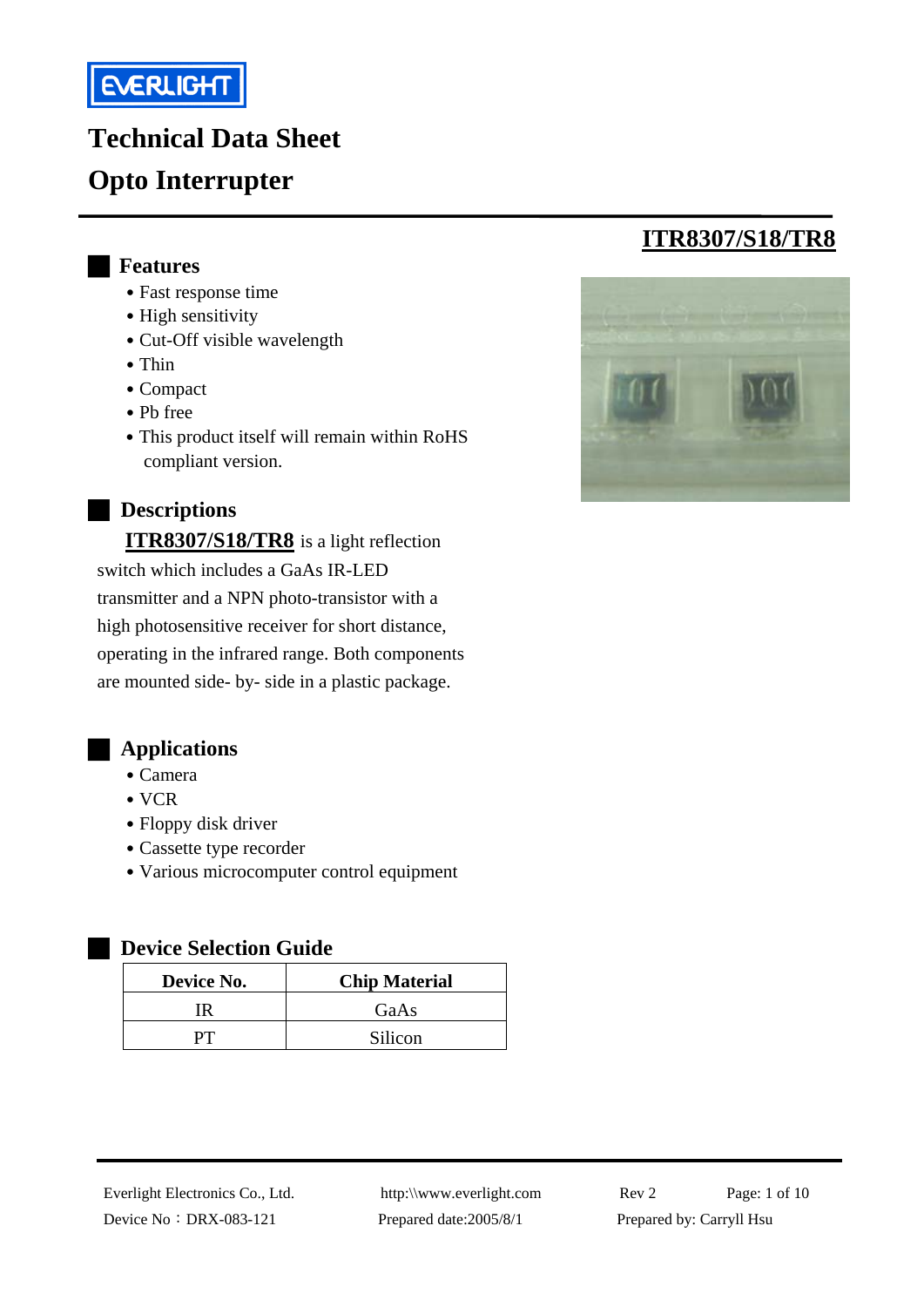



#### **Notes:** 1.All dimensions are in millimeters

2.Tolerances unless dimensions ±0.15mm

#### █ **Absolute Maximum Ratings (Ta=25**℃**)**

|                                                                     | Parameter                                                                | Symbol             | Ratings               | Unit                 |
|---------------------------------------------------------------------|--------------------------------------------------------------------------|--------------------|-----------------------|----------------------|
| Input                                                               | Power Dissipation at (or below) $25^{\circ}$ Free<br>Air Temperature     | Pd                 | 75                    | mW                   |
|                                                                     | <b>Reverse Voltage</b>                                                   | $V_{R}$            | 5                     | V                    |
|                                                                     | <b>Forward Current</b>                                                   | $I_{\rm F}$        | 50                    | mA                   |
|                                                                     | Peak Forward Current (*1)<br>Pulse width $\leq 100 \mu$ s, Duty cycle=1% | $I_{\rm FP}$       | $\mathbf{1}$          | A                    |
| Output                                                              | <b>Collector Power Dissipation</b>                                       | $P_{C}$            | 75                    | mW                   |
|                                                                     | <b>Collector Current</b>                                                 | $I_{\rm C}$        | 50                    | mA                   |
|                                                                     | <b>Collector-Emitter Voltage</b>                                         | B V <sub>CEO</sub> | 30                    | V                    |
|                                                                     | <b>Emitter-Collector Voltage</b>                                         | $B$ $V_{ECO}$      | 5                     | V                    |
| <b>Operating Temperature</b>                                        |                                                                          | Topr               | $-25 \rightarrow +85$ | $\mathrm{C}^{\circ}$ |
| Storage Temperature                                                 |                                                                          | <b>Tstg</b>        | $-30$ ~+90            | $\mathrm{C}^{\circ}$ |
| Lead Soldering Temperature (*2)                                     |                                                                          | Tsol               | 260                   | $\mathrm{C}^{\circ}$ |
| $T=10$ msec.<br>$t=5$ Sec<br>$(*1)$<br>tw=100 $\mu$ sec.,<br>$(*2)$ |                                                                          |                    |                       |                      |

Everlight Electronics Co., Ltd. http:\\www.everlight.com Rev 2 Page: 2 of 10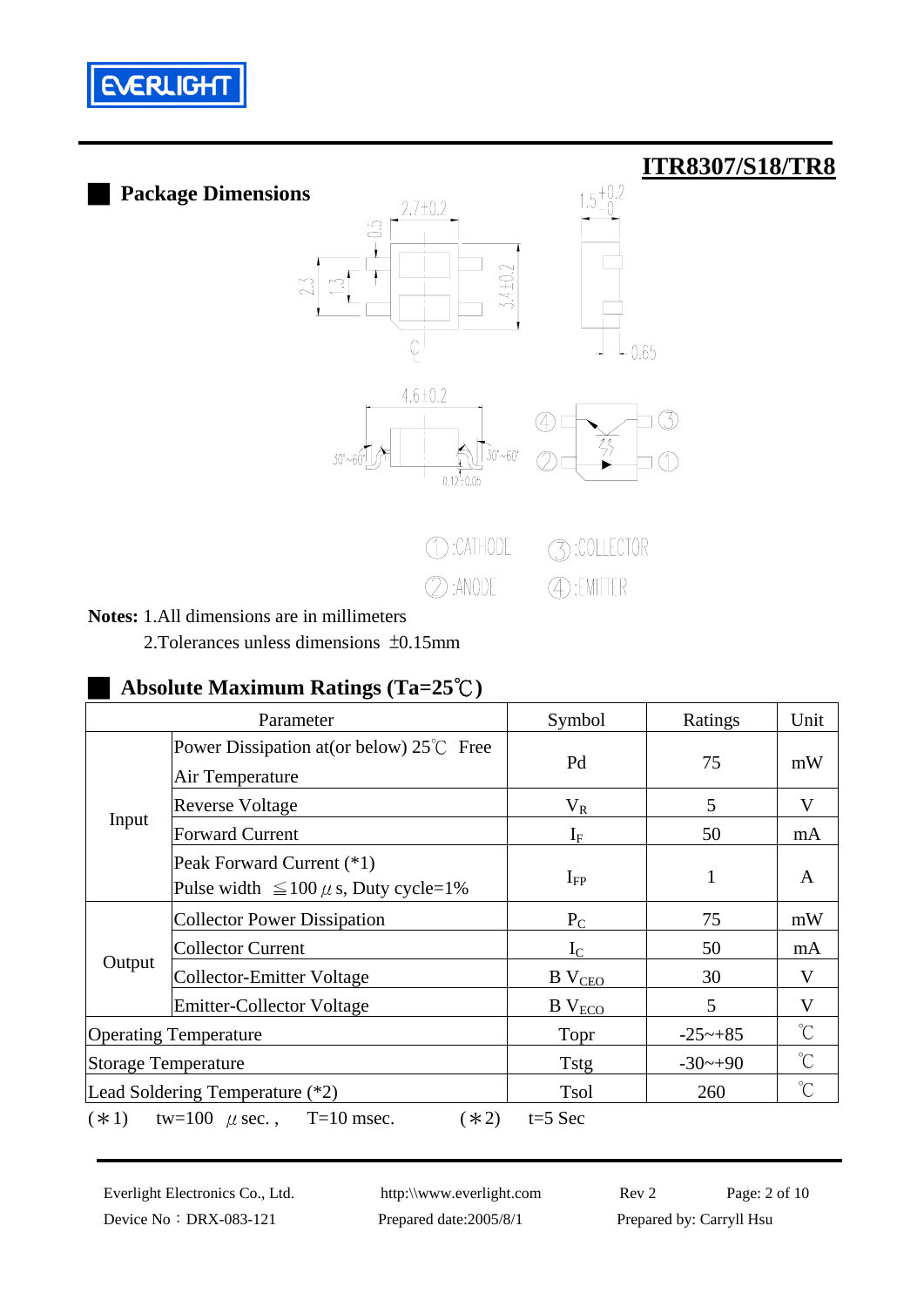

# █ **Electro-Optical Characteristics (Ta=25**℃**)**

| Parameter                   |                        | Symbol            | Min. | Typ. | Max.  | Unit      | Conditions              |
|-----------------------------|------------------------|-------------------|------|------|-------|-----------|-------------------------|
|                             | <b>Forward Voltage</b> | $\rm V_F$         |      | 1.2  | 1.6   | $\rm V$   | $I_F = 20mA$            |
| Input                       | <b>Reverse Current</b> | $I_{R}$           |      |      | 10    | $\mu$ A   | $V_R = 5V$              |
|                             | Peak Wavelength        | $\lambda_{\rm P}$ |      | 940  | ---   | nm        |                         |
|                             | Dark Current           | I <sub>CEO</sub>  |      |      | 100   | nA        | $V_{CE}=10V$            |
| Output                      | C-E Saturation         | $V_{CE}(sat)$     |      |      | 0.4   | V         | $I_{C} = 2mA$           |
|                             | Voltage                |                   |      |      |       |           | ,Ee= $1 \text{mW/cm}^2$ |
|                             | <b>Light Current</b>   | $I_{C}(ON)$       | 0.3  |      | 0.8   | mA        | $V_{CE} = 5V$           |
|                             | Leakage Current        | <b>ICEOD</b>      |      |      | 1     | $\mu$ A   | $I_F = 20mA$            |
| Transfer<br>Characteristics | Rise time              | $t_{r}$           |      | 20   | $---$ | $\mu$ sec | $V_{CE} = 2V$           |
|                             | Fall time              | $t_f$             | ---  | 20   |       | $\mu$ sec | $I_C=100 \mu A$         |
|                             |                        |                   |      |      |       |           | $R_I = 1K\Omega$        |

### **Rank**

Conditions:  $I_F=20mA$   $V_{CE}=5V$ Unit:  $\mu$  A

| Bin number | Min | Max |  |  |
|------------|-----|-----|--|--|
|            | 30C | 600 |  |  |
|            | 50٢ |     |  |  |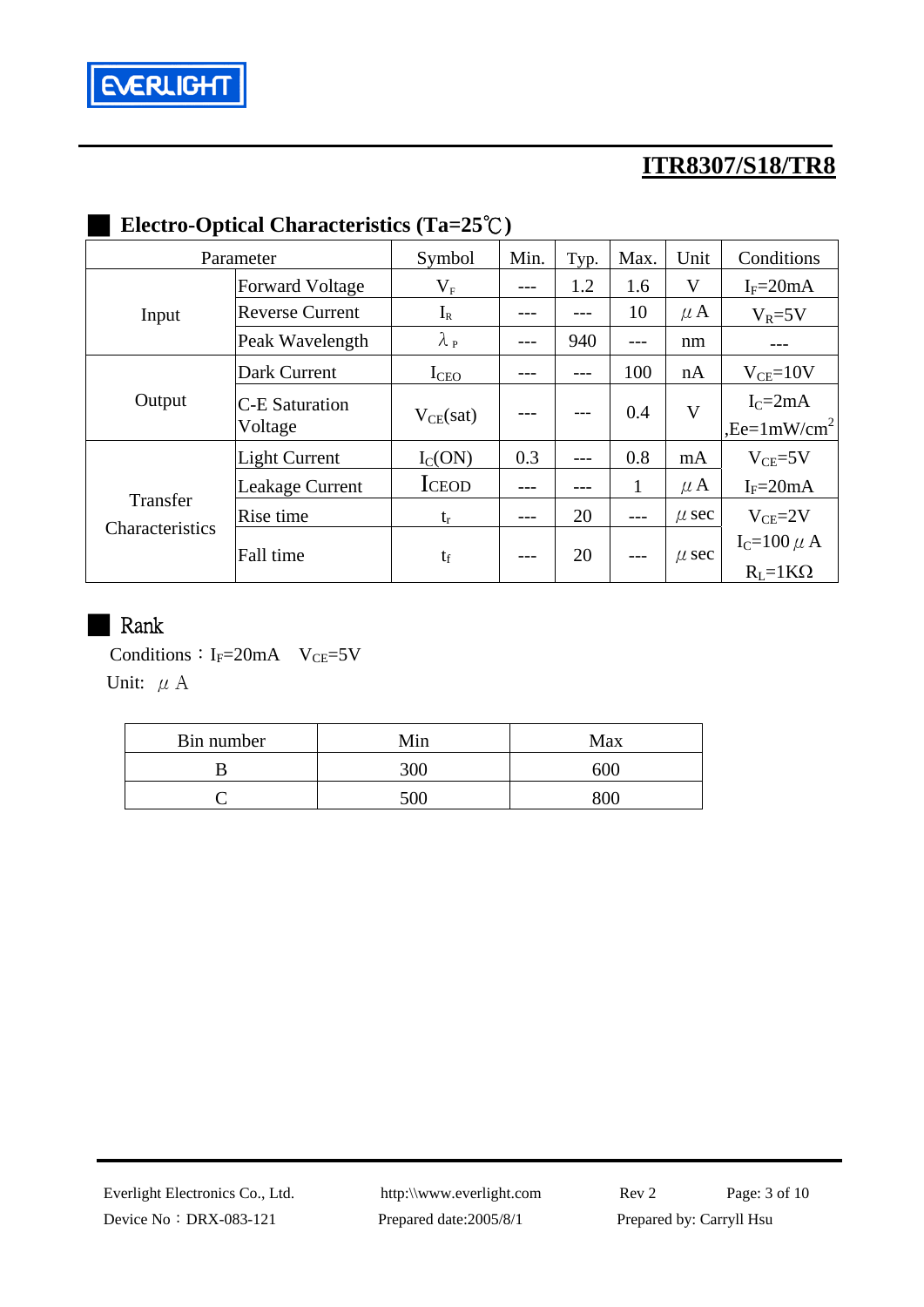



# █ **Typical Electrical/Optical/Characteristics Curves for IR**

Device No: DRX-083-121 Prepared date:2005/8/1 Prepared by: Carryll Hsu

Everlight Electronics Co., Ltd. http:\\www.everlight.com Rev 2 Page: 4 of 10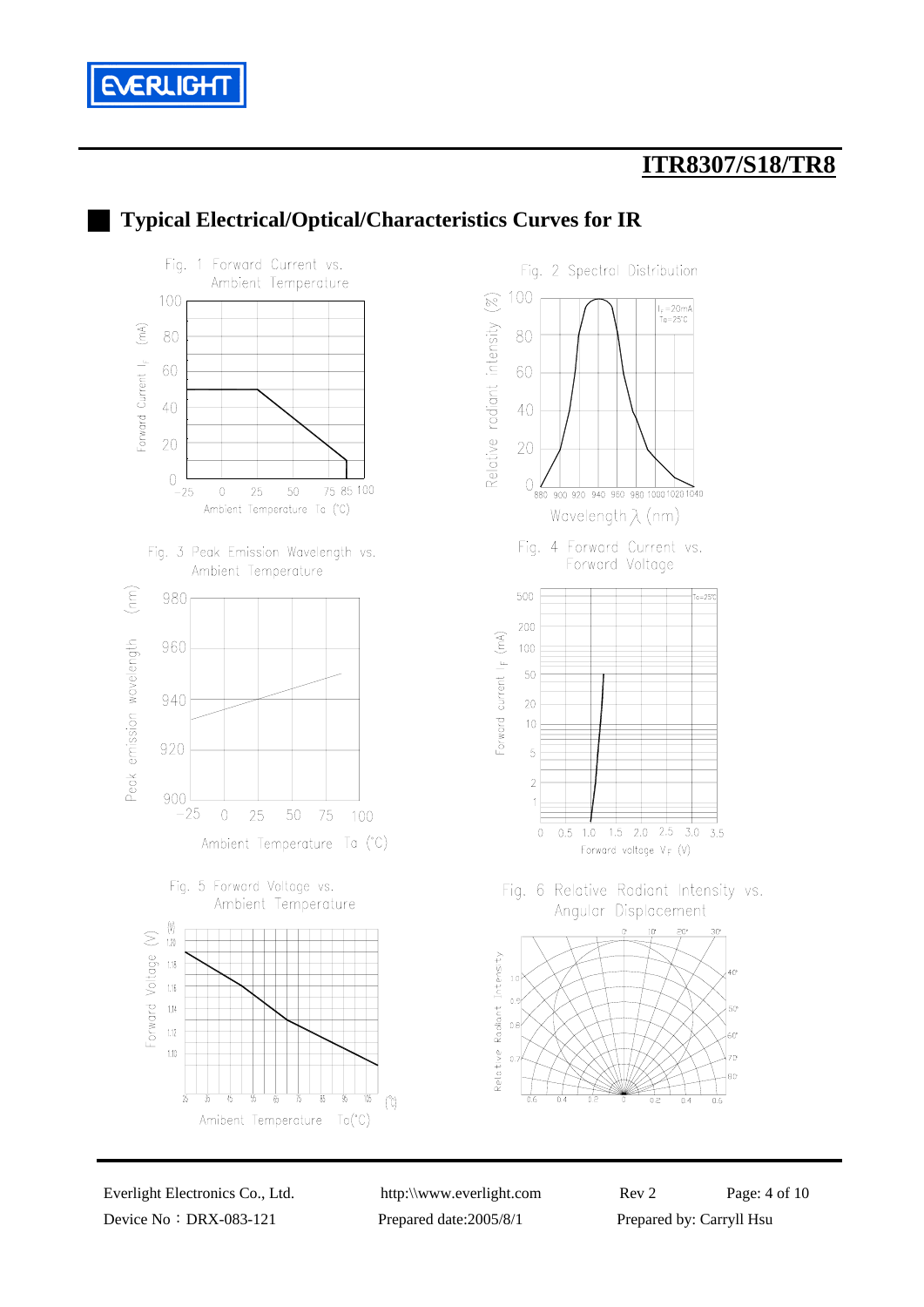



### █ **Typical Electro/Optical/Characteristics Curves for PT**

Collector-emitter Voltage  $V_{CE}$  (V)

Device No: DRX-083-121 Prepared date:2005/8/1 Prepared by: Carryll Hsu

Everlight Electronics Co., Ltd. http:\\www.everlight.com Rev 2 Page: 5 of 10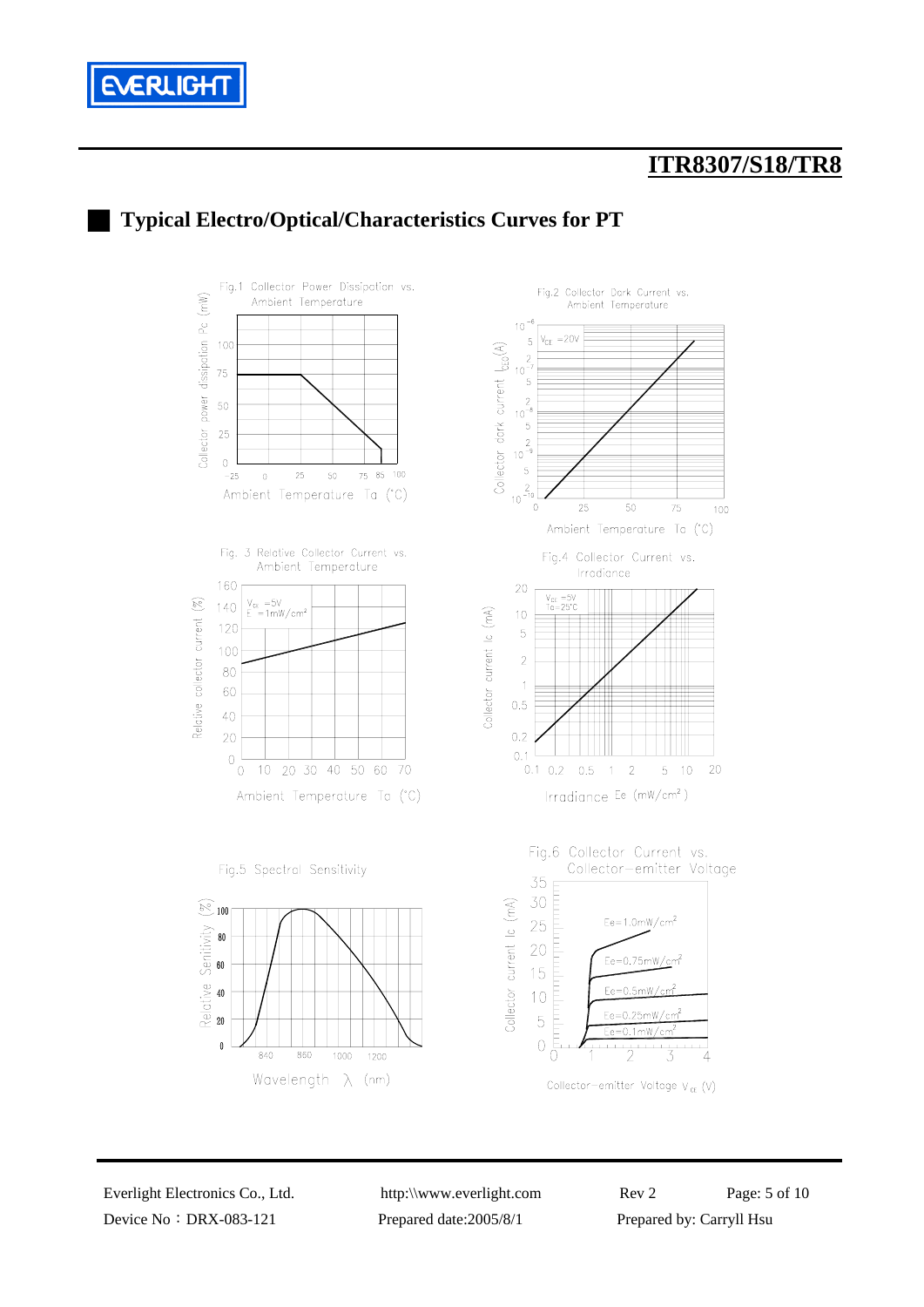



Device No: DRX-083-121 Prepared date:2005/8/1 Prepared by: Carryll Hsu

Load resistance  $R_L$   $(k\Omega)$ 

Everlight Electronics Co., Ltd. http:\\www.everlight.com Rev 2 Page: 6 of 10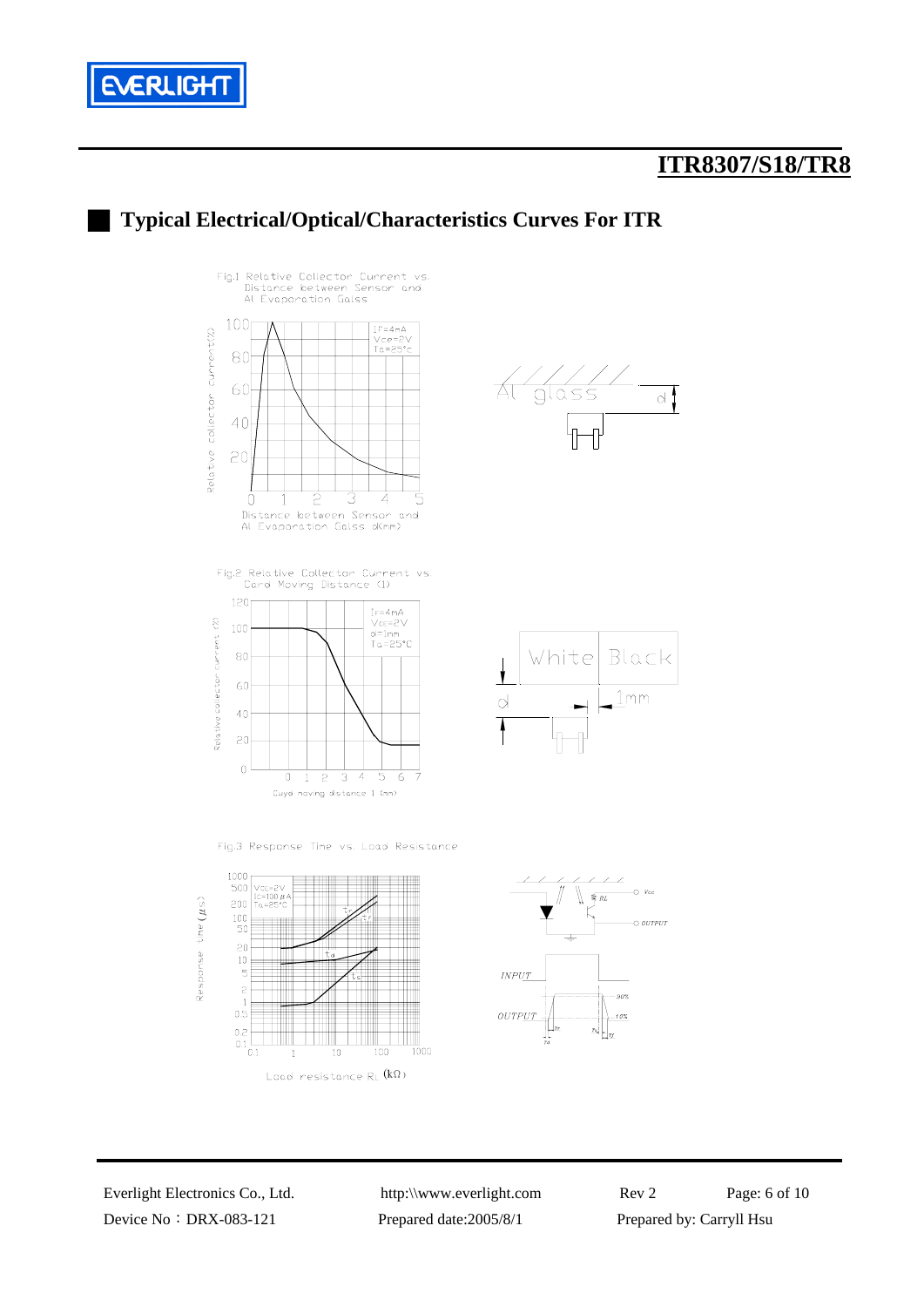

#### █ **Reliability Test Item And Condition**

The reliability of products shall be satisfied with items listed below. Confidence level: 90%

LTPD:10%

|                 | NO. Item                | <b>Test Conditions</b>                    | Test Hours/ | Sample       | Failure                | Ac/Re |
|-----------------|-------------------------|-------------------------------------------|-------------|--------------|------------------------|-------|
|                 |                         |                                           | Cycles      | <b>Sizes</b> | Judgement              |       |
|                 |                         |                                           |             |              | Criteria               |       |
| $\mathbf 1$     | Solder Heat             | TEMP. : $260^{\circ}$ C $\pm 5^{\circ}$ C | 10secs      | 22pcs        |                        | 0/1   |
| $\overline{2}$  | Temperature Cycle       | $H: +85^{\circ}C$<br>30mins               | 50Cycles    | 22pcs        | $I_R \geq U \times 2$  | 0/1   |
|                 |                         | 5mins                                     |             |              | $Ee \leq L \times 0.8$ |       |
|                 |                         | $L: -55^{\circ}C$<br>30mins               |             |              | $V_F \ge U \times 1.2$ |       |
| 3               | <b>Thermal Shock</b>    | $H: +100^{\circ}C$<br>5mins               | 50Cycles    | 22pcs        |                        | 0/1   |
|                 |                         | 10secs                                    |             |              | U: Upper               |       |
|                 |                         | $L:10^{\circ}C$<br>5mins                  |             |              | Specification          |       |
| 4               | <b>High Temperature</b> | TEMP. $\div$ +100°C                       | 1000hrs     | 22pcs        | Limit                  | 0/1   |
|                 | Storage                 |                                           |             |              | L:Lower                |       |
| $5\overline{)}$ | Low Temperature         | TEMP. $-55^{\circ}$ C                     | 1000hrs     | 22pcs        | Specification          | 0/1   |
|                 | Storage                 |                                           |             |              | Limit                  |       |
| 6               | DC Operating Life       | $I_F = 20mA$                              | 1000hrs     | 22pcs        |                        | 0/1   |
| $\tau$          | High Temperature/       | 85 $\degree$ C / 85% R.H                  | 1000hrs     | 22pcs        |                        | 0/1   |
|                 | High Humidity           |                                           |             |              |                        |       |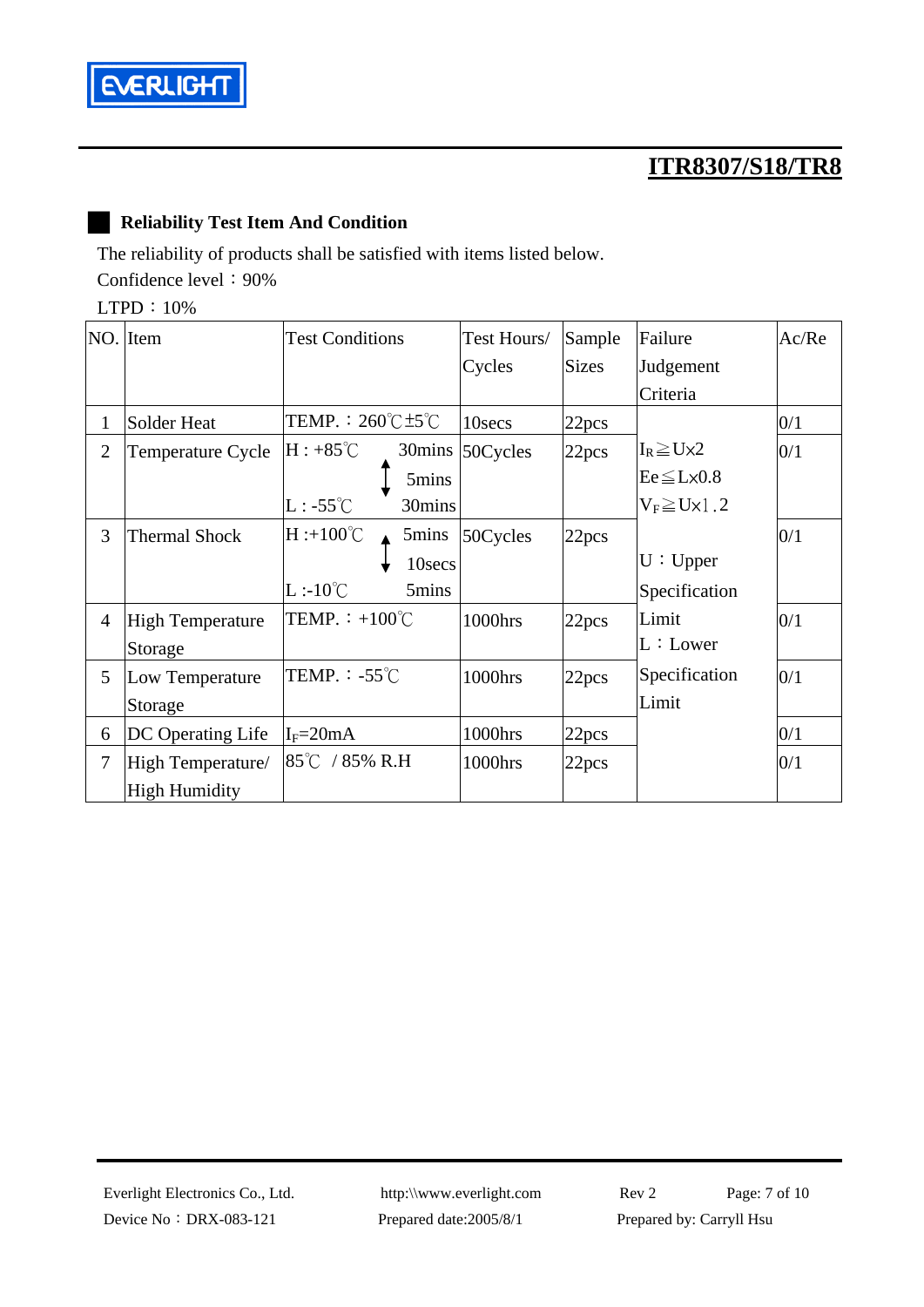

#### **Recommended Method of Storage**

The following are general recommendations for moisture sensitive level (MSL) 4 storage and use:

- Shelf life in sealed bag: 12 months at  $< 40 °C$  and  $< 90\%$  relative humidity (RH)
- After bag is opened, devices that will be subjected to reflow solder or other high temperature process must
	- a) Mounted within 72 hours of factory conditions < 30 °C/60%RH, or
	- b) Stored at <20% RH
- Devices require bake, before mounting, if: Humidity Indicator Card is  $> 20\%$  when read at  $23 \pm 5$  °C
- If baking is required, devices may be baked:
	- a) 192 hours at 40℃,and <5% RH(dry air/nitrogen) or

b) 96 hours at 60℃,and <5% RH for all device containers

- c) 24 hours at 125  $\degree$ C
- Soldering Condition

a) Pb-free solder temperature profile



- b) Reflow soldering should not be done more than two times.
- c) When soldering, do not put stress on the LEDs during heating.
- d) After soldering, do not warp the circuit board.
- Repairing

 Repair should not be done after the LEDs have been soldered. When repairing is unavoidable, a double-head soldering iron should be used (as below figure). It should be confirmed beforehand whether the characteristics of the LEDs will or will not be damaged by repairing.



Device No: DRX-083-121 Prepared date:2005/8/1 Prepared by: Carryll Hsu

Everlight Electronics Co., Ltd. http:\\www.everlight.com Rev 2 Page: 8 of 10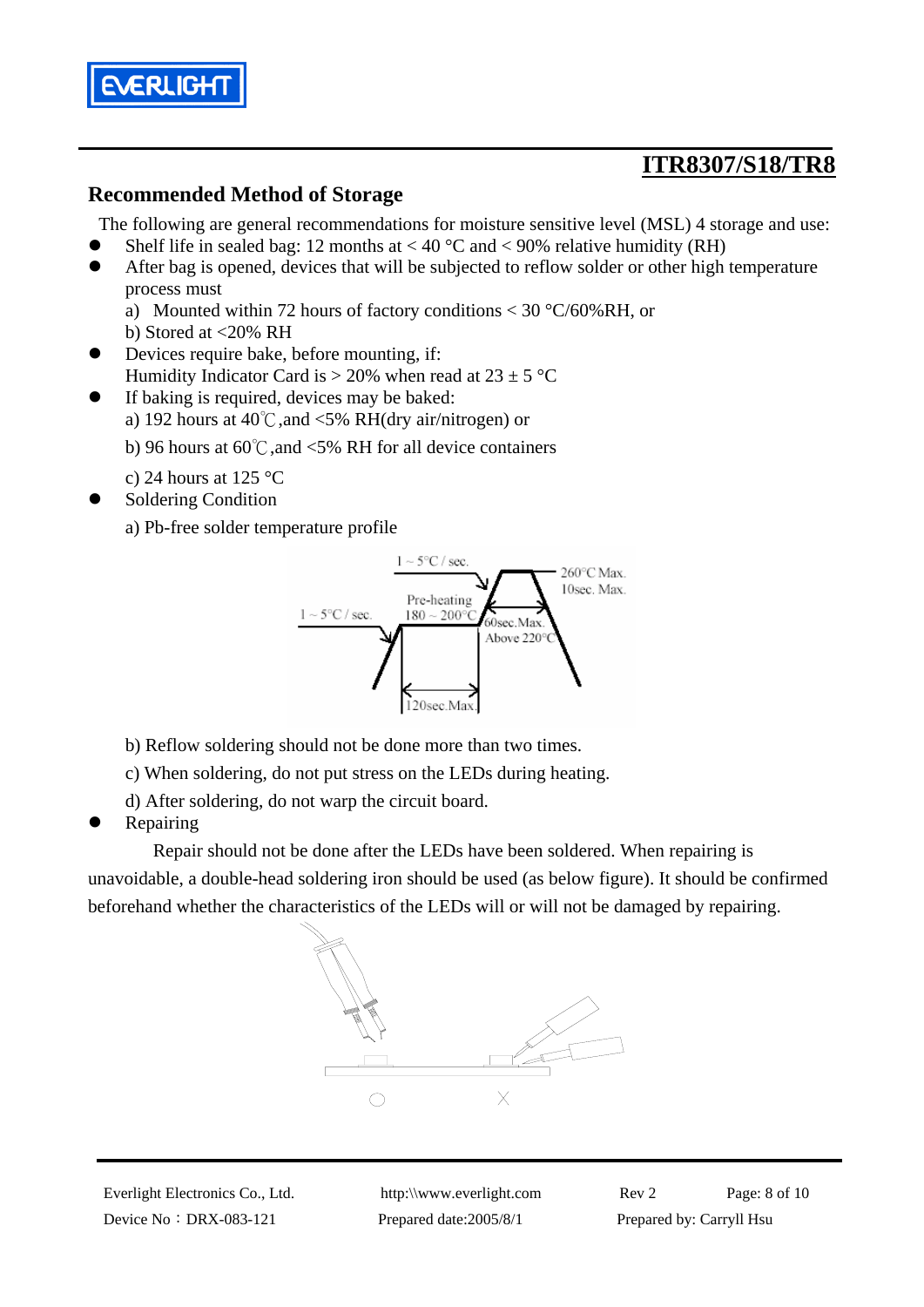

# █ **Taping Dimension**

Progressive direction



General Tolerance ±0.1 UNIT:mm

### **Reel Dimensions**



**Note:** The tolerances unless mentioned is  $\pm 0.1$ mm, Unit = mm

### **Moisture Resistant Packaging**



Device No: DRX-083-121 Prepared date:2005/8/1 Prepared by: Carryll Hsu

Everlight Electronics Co., Ltd. http:\\www.everlight.com Rev 2 Page: 9 of 10